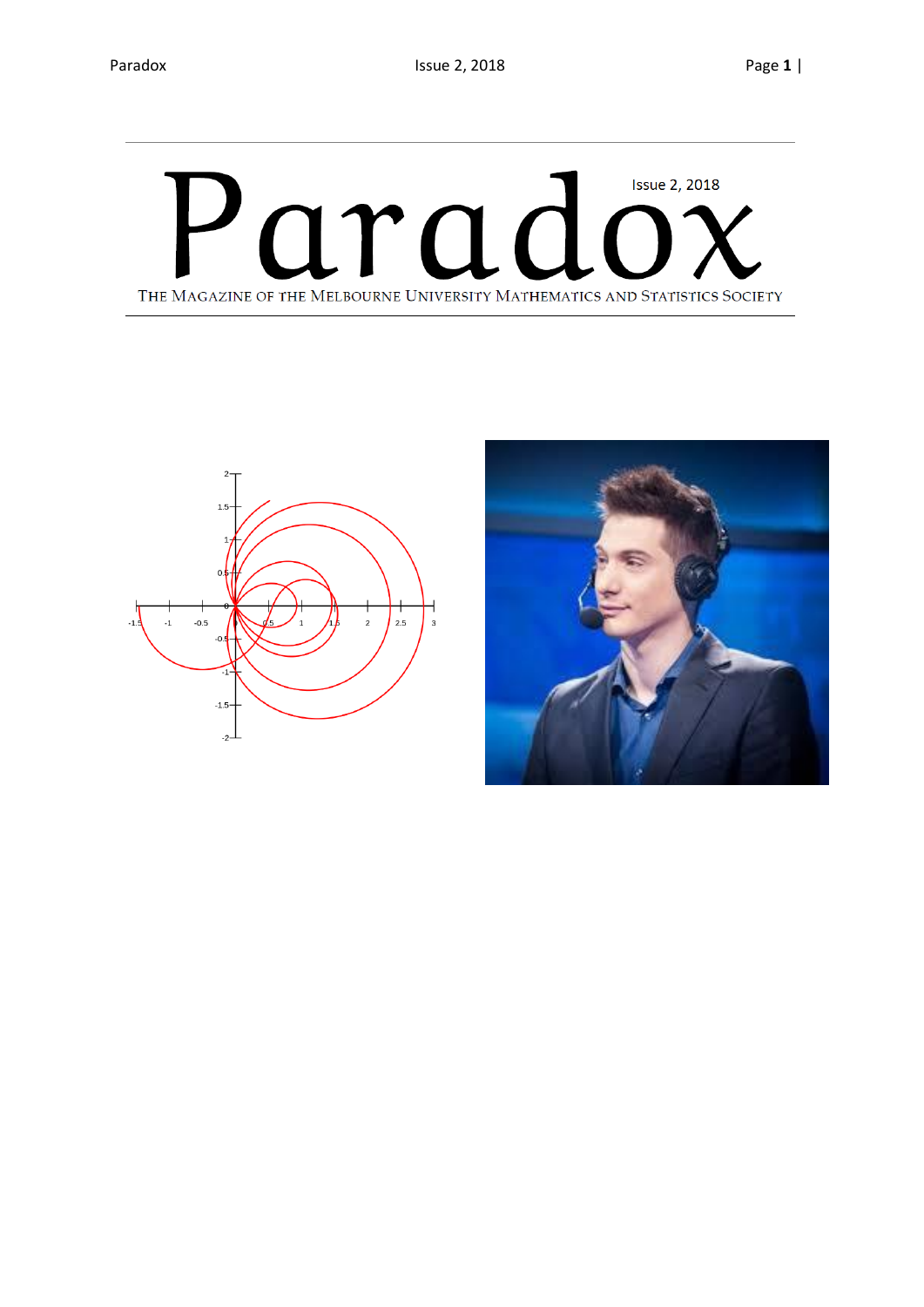## Your 2018 MUMS Committee

Supremum (President): Madeleine Johnson Infimum (Secretary): Vanessa Thompkins Equalizer (Education Officer): Anand Bharadwaj Projection-valued Measure(r) (Treasurer): Luke Ireland Connection Forming Officer (Publicity Officer): Ivy Weng Tangent Bundling Officer (Paradox Editor): Steven Xu Initial Object (undergraduate representative): Hannah Jean Perry≃Matt Walker≃Billy Price≃Dominic Yew≃Fiona Guan≃Keshini Karunaharan≃Elizabeth Ivory ≃Elinor Mills Terminal Object (postgraduate representative): Daniel Johnston≃Rachael McCullough

# In This Edition of The Paradox

| Words from the President and Editor - Madeleine Johnson, Steven Xu               |    |
|----------------------------------------------------------------------------------|----|
| The Narrow Margin: Commonly Used Inequalities - Steven Xu                        | 3  |
| The Narrow Margin: Fourier Series - Stephen Zhang                                |    |
| The Universal Coverage: Gender Representation in Mathematics - Madeleine Johnson | 10 |
| The Hairy Ball – Jokes and Memes                                                 | 13 |
| Write for the Paradox! - Steven Xu                                               | 14 |

*On the cover:*

*Left:* A polar plot of the Riemann Zeta function on its critical line,  $\zeta(0.5 + it)$ . *Right: The Human juggernaut they call ToD. Could this man hold the answer to a 160 year old problem?* 

## Words from the President

Hello hello everyone and welcome to the first (hopefully of many) paradox article of your 2018-2019 Committee! We have many exciting events and activities planned for you all for the remainder of this year and into next year, some of which you may have already experienced. There's been Games Night, the \relax picnic, and more or less at the time of publishing, spooks n maths, our End of Sem Celebration. Still to come this sem is the very first iteration of MUMS Study Groups during SWOTVAC!

As a committee, we're hoping to continue running a wide range of events to cater to all different kinds of maths students, and work on growing and building a diverse and inclusive MUMS community. We'd always love to hear your feedback about events we've run, and ideas for future events! Email us at [mums@unimelb.edu.au,](mailto:mums@unimelb.edu.au) or drop by the MUMS room to chill out & chat with the committee.

Wishing you all the best for exams and see you back in 2019 for more new and exciting MUMS stuff!

Madeleine Johnson MUMS President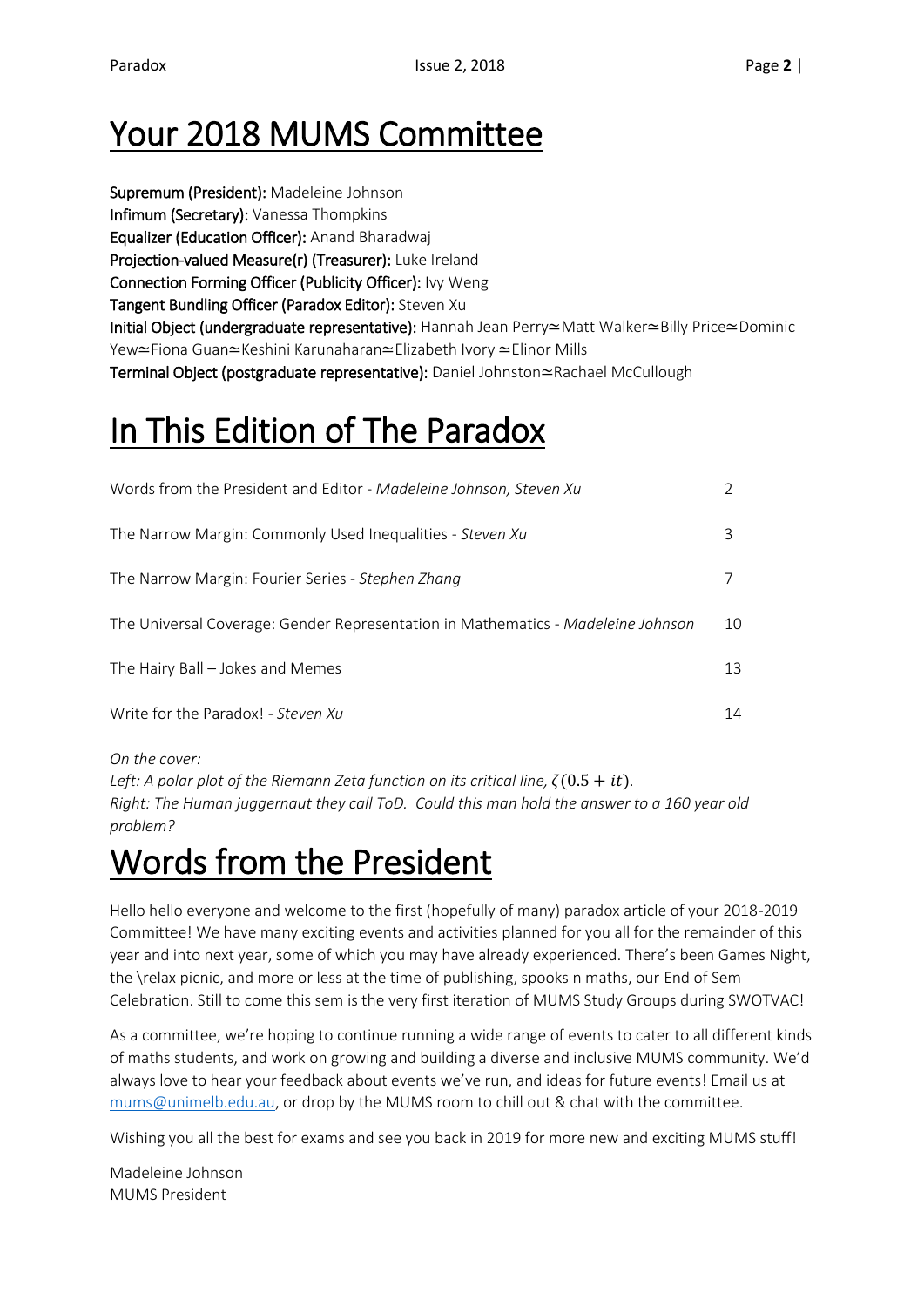## From the Editor

It is a great honour to be chosen as your Paradox Editor for 2018-2019. Having been a keen reader of Paradox in the 2006-2011 era, I want to continue this proud tradition. I have taken the liberty to rename some of the sections to fit with our theme! This magazine publishes eclectic mix of articles, both mathematical and non-mathematical. Please see the back page for an explanation of different magazine sections, and a list of ideas I have compiled, for inspiration. All submissions go to [mums.paradox.editor@gmail.com.](mailto:mums.paradox.editor@gmail.com) Paradox articles represent the opinions of their respective authors.

For this edition, Madeleine has interviewed women and non-binary mathematics students to provide a unique perspective on their educational experiences. In recent years, underrepresentation of females and ethnic minorities in STEM disciplines has been a major focus for public institutions. There are efforts to remove social barriers, and promote acceptance of a student cohort that may have been considered atypical in the past. It is crucial that technical roles in our society are filled from the widest possible pool of eligible candidates.

This is a complex discussion, and I would love to see this explored further. Some measures to improve participation rates have been fraught with danger. Next year, a number of prominent American universities – including Harvard University – face lawsuits for Affirmative Action policies that seek to socially engineer the racial balance within the student cohort – allegedly, at the expense of Asian Americans. At other times, publicly funded bursary and scholarship opportunities that exclude a particular race or gender have been scrutinized. If you have thoughts about how Australian institutions could navigate this ethical minefield, please send me a message!

Steven Xu Paradox Editor (Tangent Bundling Officer)

## "The Narrow Margin" - Mathematical Facts!

### Mathematical Tidbits: Commonly used Inequalities – *Steven Xu*

A cluster of related inequalities turn up frequently in analysis and the study of metric spaces: Jensen's, Young's, Minkowski, Holder and Cauchy-Schwartz's inequality. Here is a handy collection of short proofs. If  $f'(x)$  is a continuous, strictly decreasing function over region  $D = [x, x + h]$ , (i.e.  $f''(x) \le$ 0), we call  $f$  concave. Given  $0 < c < 1$ , compare integrands to confirm that  $\int_0^h f'(x+t) dt \leq$  $\int_0^h f'(x+ct)d\xi$ . This implies:

$$
\int_{x}^{x+h} f'(\xi) d\xi \leq \frac{1}{c} \int_{x}^{x+hc} f'(\xi) d\xi
$$
  

$$
c \int_{x}^{x+h} f'(\xi) d\xi + f(x) \leq \int_{x}^{x+hc} f'(\xi) d\xi + f(x)
$$
  

$$
c[f(x+h) - f(x)] + f(x) \leq f(x+hc)
$$
  

$$
(1-c)f(x) + cf(x+h) \leq f(x+hc)
$$
  

$$
c_1 f(x_1) + c_2 f(x_2) \leq f(c_1 x_1 + c_2 x_2)
$$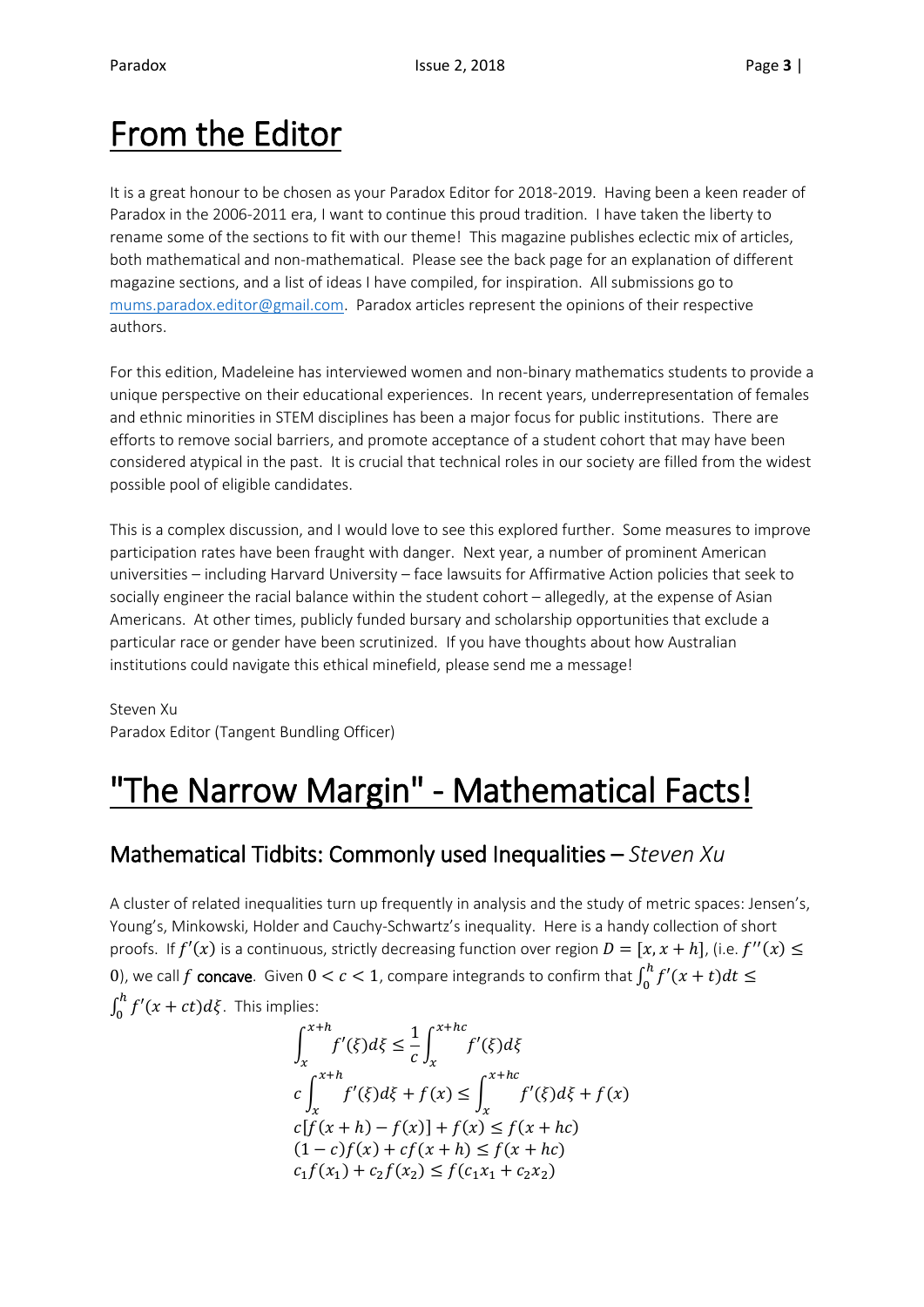Where we relabelled  $x_1 = x$ ,  $x_2 = x + h$ ,  $c_1 = 1 - c$ , and  $c_2 = c$ . We call this the **Jensen inequality**, and in general, for  $\sum_{k=1}^{n} c_k = 1$ , for concave f from  $x_1$ to  $x_n$ :

$$
f\left(\sum_{k=1}^n c_k x_k\right) \ge \sum_{k=1}^n c_k f(x_k)
$$

We prove this by induction. Label the  $x_k$  in ascending order, and assume the (n-1)-case holds:

$$
f\left(\sum_{k=1}^{n-1} \frac{c_k}{1 - c_n} x_k\right) \ge \sum_{k=1}^{n-1} \frac{c_k}{1 - c_n} f(x_k)
$$

Apply the 2-case:

$$
f\left((1-c_n)\sum_{k=1}^{n-1}\frac{c_k}{1-c_n}x_k+c_nx_n\right) \ge (1-c_n)f\left(\sum_{k=1}^{n-1}\frac{c_k}{1-c_n}x_k\right)+c_nf(x_n)
$$

So putting them together, we have established the n-case:

$$
f\left(\sum_{k=1}^{n} c_k x_k\right) = f\left((1 - c_n) \sum_{k=1}^{n-1} \frac{c_k}{1 - c_n} x_k + c_n x_n\right) \ge (1 - c_n) \sum_{k=1}^{n-1} \frac{c_k}{1 - c_n} f(x_k) + c_n f(x_n)
$$

$$
= \sum_{k=1}^{n} c_k f(x_k)
$$

In the case where  $f(x)$  is convex – that is,  $f''^{(x)} \geq 0$  – all of these inequalities are reversed. Note that  $f(x) = \ln(x)$ , is concave, since  $f''^{(x)} = -\frac{1}{x}$  $\frac{1}{x^2}$  < 0. We call positive numbers p and q, **Holder** conjugates if  $\frac{1}{n}$  $\frac{1}{p} + \frac{1}{q}$  $\frac{1}{q}$  = 1. The Jensen inequality tells us:

$$
\ln\left(\frac{x^p}{p} + \frac{y^q}{q}\right) \ge \frac{1}{p} \ln x^p + \frac{1}{q} \ln y^q = \ln x + \ln y
$$

$$
\frac{x^p}{p} + \frac{y^q}{q} \ge xy
$$

We call this Young's inequality. Suppose  $\tilde{x}(s)$  and  $\tilde{y}(s)$  are positive-real-valued functions  $S \to \mathbb{R}$ . Apply Young's Inequality to functions  $x(t)\mathpunct{:}=\frac{\tilde{x}(t)}{x(t)}$  $\left(\sum_{s\in S}|\tilde{x}(s)|^p\right)$  $\frac{1}{\overline{p}}$  and  $y(t)$ :  $=$   $\frac{\tilde{y}(t)}{\sqrt{\sum_{i=1}^{n} y_i(t)}}$  $\left( \sum_{s\in S} |\tilde{y}(s)|^q \right)$  $\frac{1}{\overline{q}}$ , and add these

inequalities together:

$$
\sum_{t \in S} \frac{y^q}{q} + \frac{x^p}{p} \ge \sum_{t \in S} yx
$$
\n
$$
\frac{\sum_{t \in S} |\tilde{y}(t)|^q}{q \sum_{s \in S} |\tilde{y}(s)|^q} + \frac{\sum_{t \in S} |\tilde{x}(t)|^p}{p \sum_{s \in S} |\tilde{x}(s)|^p} \ge \sum_{t \in S} \frac{\tilde{y}(t)}{(\sum_{s \in S} |\tilde{y}(s)|^q)^{\frac{1}{q}} (\sum_{s \in S} |\tilde{x}(s)|^p)^{\frac{1}{p}}}
$$
\n
$$
1 = \frac{1}{q} + \frac{1}{p} \ge \frac{\sum_{t \in S} \tilde{y}(t)\tilde{x}(t)}{(\sum_{s \in S} |\tilde{y}(s)|^q)^{\frac{1}{q}} (\sum_{s \in S} |\tilde{x}(s)|^p)^{\frac{1}{p}}}
$$
\n
$$
\left(\sum_{s \in S} |\tilde{y}(s)|^q\right)^{\frac{1}{q}} \left(\sum_{s \in S} |\tilde{x}(s)|^p\right)^{\frac{1}{p}} \ge \sum_{t \in S} \tilde{y}(t)\tilde{x}(t)
$$
\n
$$
\|\tilde{y}\|_q \|\tilde{x}\|_p \ge \|\tilde{y}\tilde{x}\|_1
$$

We call this the Holder inequality, where we have adopted the slick notation for the p-norm of function f(s):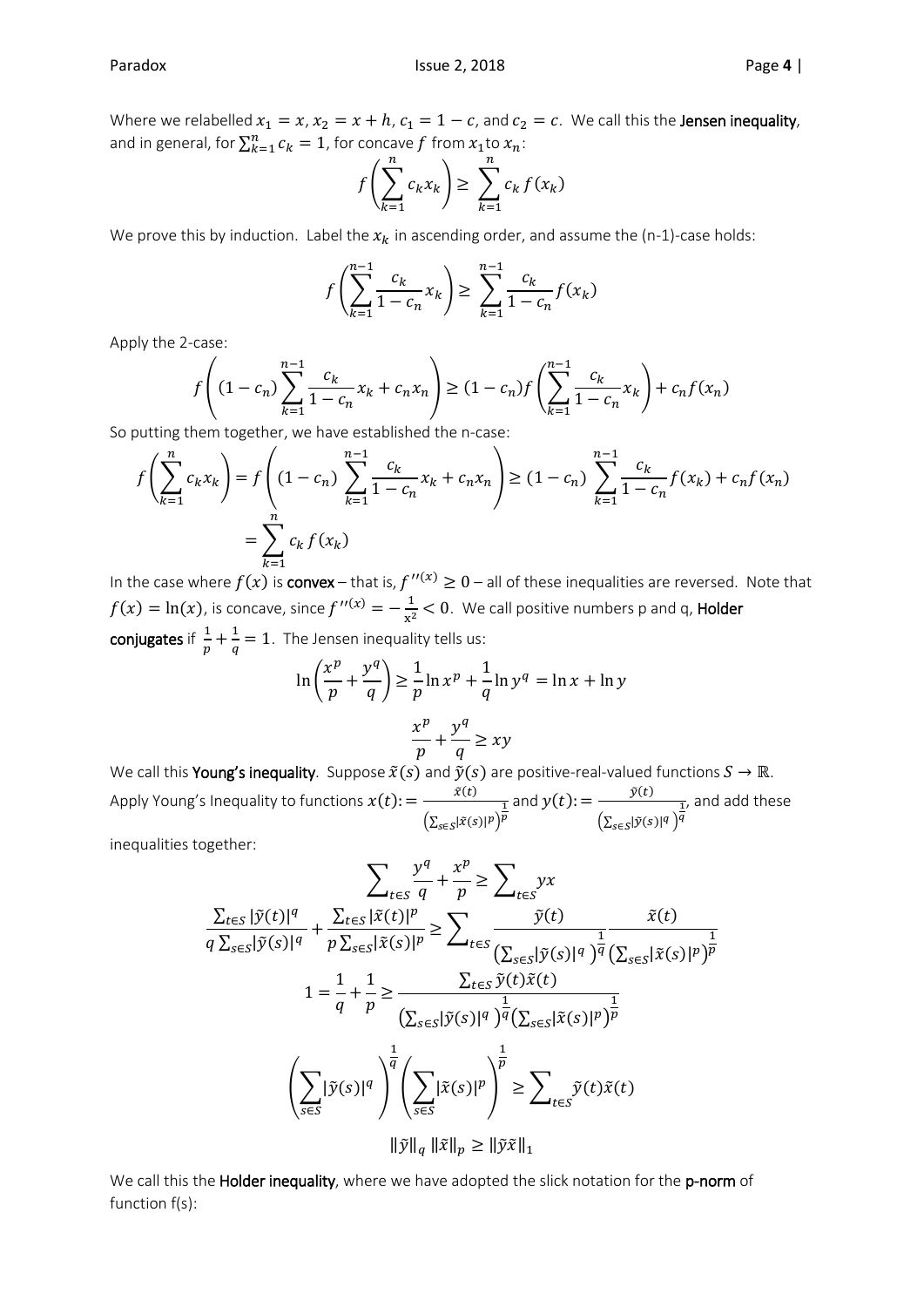$$
\|f\|_p \coloneqq \left(\sum_{s\in S} |f(s)|^p\right)^{\frac{1}{p}}
$$

If S continuous set of real numbers, or some other set on which integration can be meaningfully defined, an equivalent result could be stated  $\|f\|_p\coloneqq\,(\int\hskip-12pt|f(s)|^p ds)^{\frac{1}{p}}$ . The Cauchy-Schwartz inequality is the special case where  $p = q = 2$ :

$$
\left(\sum_{s\in S} |\tilde{y}(s)|^2\right)^{\frac{1}{2}} \left(\sum_{s\in S} |\tilde{x}(s)|^2\right)^{\frac{1}{2}} \ge \sum_{t\in S} \tilde{y}(t)\tilde{x}(t)
$$

#### L<sup>p</sup> Spaces, Minkowski Inequality

Recall that a Banach space is a vector space with a  $norm -$  an assignment of a real number to each vector, compatible with scaling and multiplication (among other conditions). Observe that the space of real-valued functions with finite p-norm, is indeed a vector space under pointwise function addition and scalar multiplication. This space, together with the p-norm, forms a Banach space called an LP **Space**. The Holder inequality proves that the p-norm obeys the triangle inequality,  $|f|_p + |g|_p >$  $|f + g|_p$  – a result called the **Minkowski Inequality**; (the other norm axioms – completeness and positive-definite – are left as an exercise to the reader). Note the use of the Holder inequality to  $|f|$ and  $|f + g|^{p-1}$  in reaching the second line:

$$
\int_{s\in S} |f+g|^p ds \le \int_{s\in S} (|f|+|g|)|f+g|^{p-1} ds = \int_{s\in S} |f||f+g|^{p-1} ds + \int_{s\in S} |g||f+g|^{p-1} ds
$$
  

$$
\le \left(\int_{s\in S} |f|^p ds\right)^{\frac{1}{p}} \left(\int_{s\in S} |f+g|^{qp-q} ds\right)^{\frac{1}{q}} + \left(\int_{s\in S} |g|^p ds\right)^{\frac{1}{p}} \left(\int_{s\in S} |f+g|^{qp-q} ds\right)^{\frac{1}{q}}
$$
  

$$
= \left[\left(\int_{s\in S} |f|^p ds\right)^{\frac{1}{p}} + \left(\int_{s\in S} |g|^p ds\right)^{\frac{1}{p}} \right] \left(\int_{s\in S} |f+g|^p ds\right)^{1-\frac{1}{p}}
$$

We defined  $q \coloneqq \frac{p}{r}$  $\frac{p}{p-1}$  as the Holder conjugate to  $p$ , so  $qp-q=p$  and  $\frac{1}{q}=1-\frac{1}{p}$  $\frac{1}{p}$ . Dividing the first and final expression by  $\left(\int_{s\in S} \lvert f+g\rvert^p ds\right)^{1-\frac{1}{p}}$  $^p$ , we have:

$$
\left(\int_{s\in S} |f+g|^p ds\right)^{\frac{1}{p}} \le \left(\int_{s\in S} |f|^p ds\right)^{\frac{1}{p}} + \left(\int_{s\in S} |g|^p ds\right)^{\frac{1}{p}}
$$

$$
||f + g||_p \le ||f||_p + ||g||_p
$$

This inequality – the Minkowski inequality – confirms that the p-norm does indeed satisfy the required triangle inequality.

#### Archimedean Means

Given positive real numbers  $c_k$  adding to 1 ("weights"), define the p-mean of a sequence  $x_k$  of positive real numbers: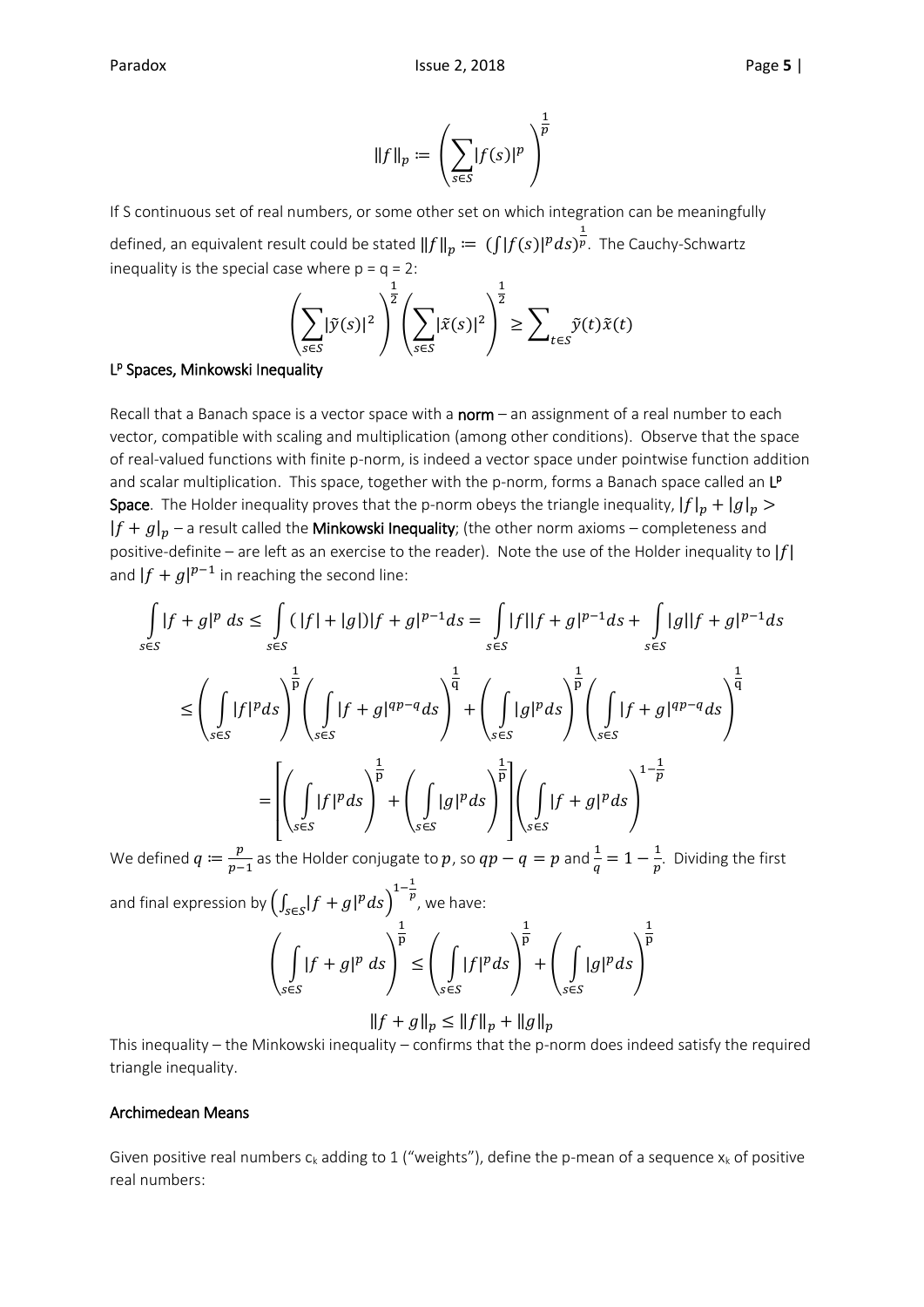$$
M(x,p) := \left[\sum_{k=1}^n c_k x_k^p\right]^{\frac{1}{p}}
$$

And observe that it equals the ordinary weighted mean if  $p = 1$ :

$$
M(x, 1) = \sum_{k=1}^{n} c_k x_k
$$

A weighted Harmonic Mean if  $p = -1$ :

$$
M(x,-1) = \frac{1}{\sum_{k=1}^{n} \frac{c_k}{x_k}}
$$

A weighted Quadratic Mean (root mean square) if  $p = 2$ :

$$
M(x, 2) := \left[\sum_{k=1}^{n} c_k x_k^2\right]^{\frac{1}{2}}
$$

It becomes the Geometric Mean in the limit as p tends toward 0:

$$
\lim_{p \to 0} \left[ \sum_{k=1}^{n} c_k x_k^p \right]^{\frac{1}{p}} = \exp\left[ \lim_{p \to 0} \frac{1}{p} \ln \sum_{k=1}^{n} c_k x_k^p \right]
$$

$$
= \exp\left[ \lim_{p \to 0} \frac{\sum_{k=1}^{n} c_k x_k^p \ln x_k}{\sum_{k=1}^{n} c_k x_k^p} \right]
$$

$$
= \exp\left[ \sum_{k=1}^{n} c_k \ln x_k \right] = \prod_{k=1}^{n} x_k^{c_k}
$$

Note use of L'Hopital rule. The L'Hopital rule also shows that the limiting case where p tends to positive and negative infinity, the expression recovers the supremum and infimum respectively. One can show that Infimum < Harmonic < Geometric < Arithmetic < Quadratic Mean < Supremum, for any fixed positive-real x and weights c<sub>k</sub>. To prove all these inequalities in one fell swoop observe that the p-mean increases with p. Differentiating using multivariable chain rule:

$$
\frac{dM(x,p)}{dp} = \frac{\partial M}{\partial f} \frac{\partial f}{\partial p} + \frac{\partial M}{\partial g} \frac{\partial g}{\partial p}
$$

$$
= \frac{1}{p} \left[ \sum_{k=1}^{n} c_k x_k^p \right]_0^{\frac{1}{p}-1} \sum_{k=1}^{n} c_k x_k^p \ln x_k + \left[ \sum_{k=1}^{n} c_k x_k^p \right]_0^{\frac{1}{p}} \left[ \ln \sum_{k=1}^{n} c_k x_k^p \right] \left[ -\frac{1}{p^2} \right]
$$

$$
= \frac{1}{p^2} \left[ \sum_{k=1}^{n} c_k x_k^p \right]_0^{\frac{1}{p}} \left[ \frac{\sum_{l=1}^{n} c_l x_l^p \ln x_l^p}{\sum_{m=1}^{n} c_m x_m^p} - \ln \sum_{k=1}^{n} c_k x_k^p \right]
$$

This is always positive, as:

$$
\sum_{l=1}^{n} c_l x_l^p \ln x_l^p \ge \left[ \sum_{m=1}^{n} c_m x_m^p \right] \ln \sum_{k=1}^{n} c_k x_k^p
$$

This inequality holds by the Jensen inequality for convex functions — observe that  $\,x^p_l\ln x^p_l$  is a convex function of  $x_l^p$  . The Holder, Jensen and Minkowski inequalities appear frequently in analysis. It is worthwhile keeping these facts in your mathematical toolbox!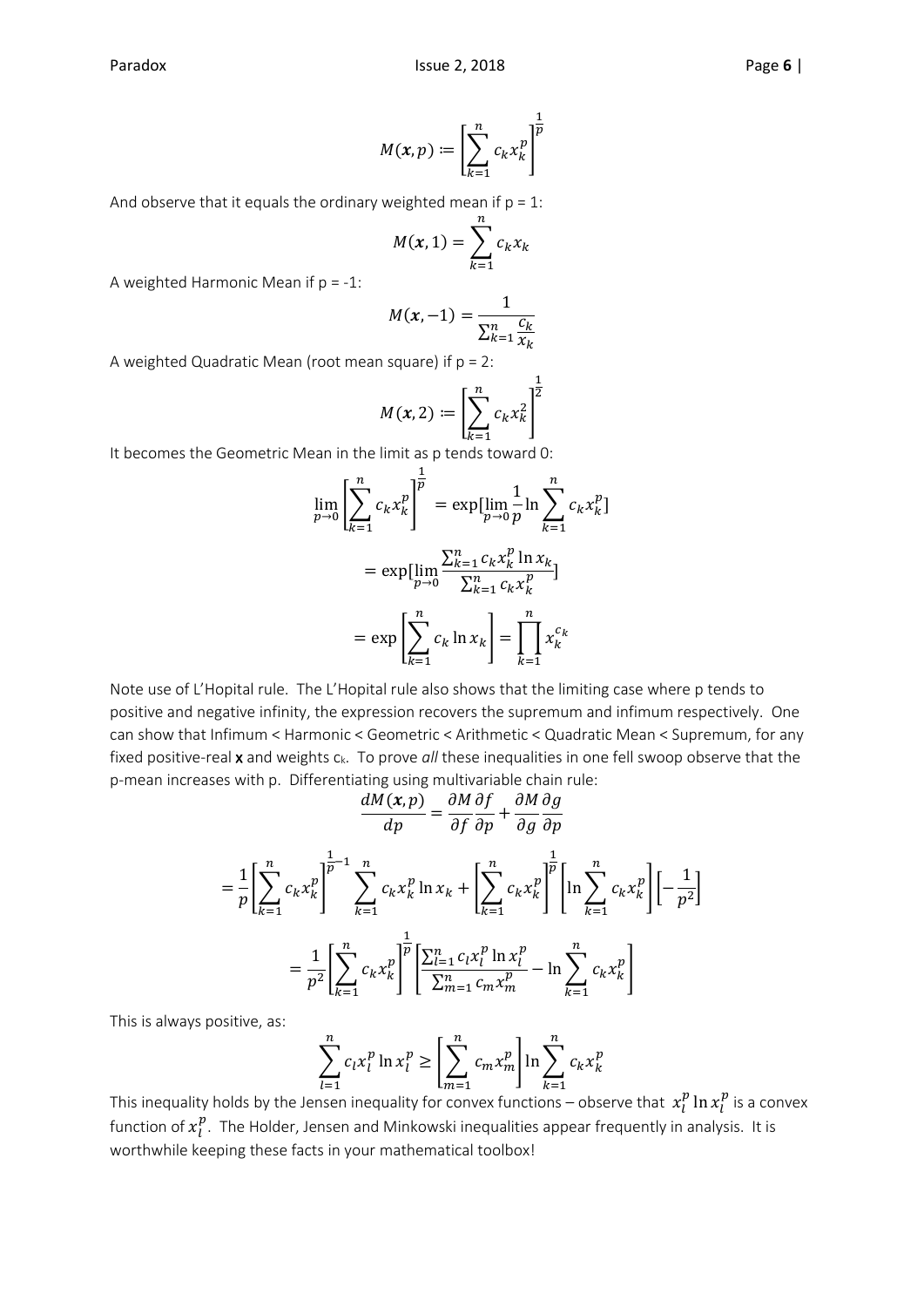### Explain it Better: Fourier Series *– Stephen Zhang*

#### **Fourier** series

#### Introduction

Fourier analysis is a 'toolbox' of mathematical techniques for analysis of functions that has applications in a wide range of physics and engineering problems, such as crystallography and signal processing. Fourier theory builds on the core concepts of vector spaces and linear independence, as introduced in an elementary course on linear algebra.

#### **Fourier series**

We first introduce the concept of a **function space**  $-$  that is, simply a vector space in which the **vectors** are **functions**. For instance, one might consider V to be the set of all  $C^1$ (i.e. with **continuous** derivative) functions on  $[-L, L]$  subject to the condition that  $f(\pm L) = 0$ . It is easy to see that  $V$  is a vector space, closed under the usual operations.

Since V is a vector space, we know that there exists  $\mathcal{B} = (e_1, e_2, ...)$ , a **basis** for V. Importantly, in this case,  $\beta$  is not finite, since the function space V is of infinite dimension.

It's all well and good to know that there exists such a basis, but do we have any examples of such? Actually, we do!

Consider the set of functions:

$$
\left\{\frac{1}{\sqrt{2}}, \sin\left(\frac{\pi nx}{L}\right), \cos\left(\frac{\pi nx}{L}\right) : n \in \mathbb{N}, x \in [-L, L]\right\}
$$

We may define on  $V$  the inner product:

$$
\langle f,g\rangle:=\frac{1}{L}\int_{-L}^{L}f(x)g(x)dx
$$

Using this inner product, we note that:

$$
\left\langle \frac{1}{\sqrt{2}}, \frac{1}{\sqrt{2}} \right\rangle = 1
$$

$$
\left\langle \frac{1}{\sqrt{2}}, \sin\left(\frac{\pi nx}{L}\right) \right\rangle = \left\langle \frac{1}{\sqrt{2}}, \cos\left(\frac{\pi nx}{L}\right) \right\rangle = 0
$$

$$
\left\langle \sin\left(\frac{\pi nx}{L}\right), \sin\left(\frac{\pi mx}{L}\right) \right\rangle = \delta_{mn}
$$

$$
\left\langle \cos\left(\frac{\pi nx}{L}\right), \cos\left(\frac{\pi mx}{L}\right) \right\rangle = \delta_{mn}
$$

$$
\left\langle \sin\left(\frac{\pi nx}{L}\right), \cos\left(\frac{\pi mx}{L}\right) \right\rangle = 0
$$

In the above, we take  $\delta_{mn}$  to be the **Kronecker** delta, that is  $\delta_{mn} = 1$  for  $m = n$  and 0 otherwise. From this, we see that  $B$  is orthonormal.

Recall that, if  $\mathcal{B} = \{e_1e_2,...\}$  is an orthnormal basis for V, then any element  $u \in V$  may be projected onto basis  $B$  as follows:

$$
f = \langle f, e_1 \rangle e_1 + \langle f, e_2 \rangle e_2 + \dots = \sum_{k=1}^{\infty} \langle f, e_k \rangle e_k
$$

Let  $f \in V$  thus be any function on  $[-L, L]$  with  $f(\pm L) = 0$ . Then, we have:

$$
f(x) = \left\langle f(x), \frac{1}{\sqrt{2}} \right\rangle \frac{1}{\sqrt{2}} + \sum_{n=1}^{\infty} \left\langle f(x), \sin\left(\frac{\pi nx}{L}\right) \right\rangle \sin\left(\frac{\pi nx}{L}\right) + \sum_{n=1}^{\infty} \left\langle f(x), \cos\left(\frac{n\pi x}{L}\right) \right\rangle \cos\left(\frac{n\pi x}{L}\right)
$$

$$
= a_0 + \sum_{n=1}^{\infty} \left[ a_n \sin\left(\frac{\pi nx}{L}\right) + b_n \cos\left(\frac{\pi nx}{L}\right) \right]
$$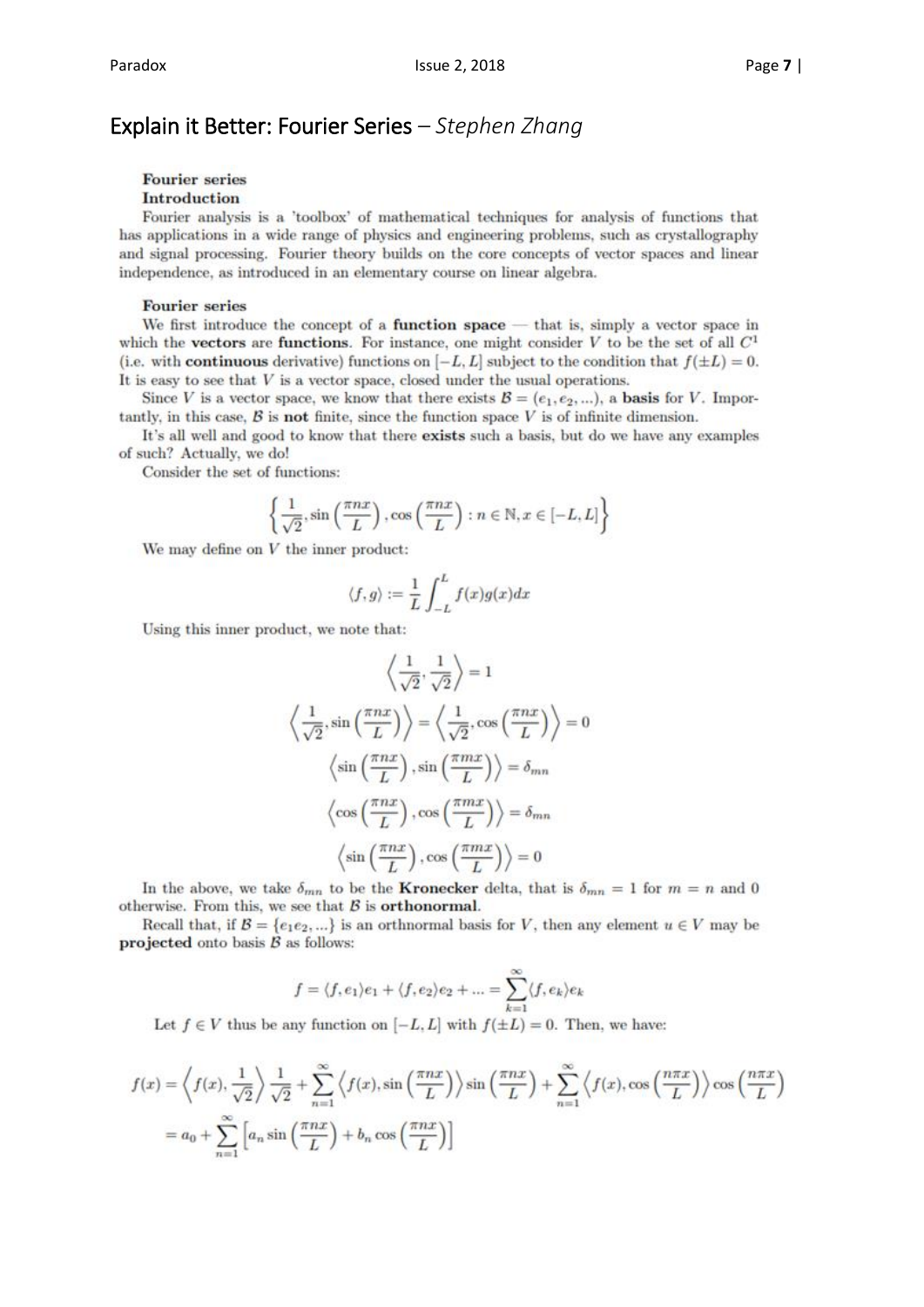Where

$$
a_0 = \frac{1}{\sqrt{2}} \left\langle f(x), \frac{1}{\sqrt{2}} \right\rangle = \frac{1}{\sqrt{2}} \frac{1}{L} \int_{-L}^{L} f(x) \frac{1}{\sqrt{2}} dx = \frac{1}{2L} \int_{-L}^{L} f(x) dx
$$
  

$$
a_n = \left\langle f(x), \sin\left(\frac{n\pi x}{L}\right) \right\rangle = \frac{1}{L} \int_{-L}^{L} f(x) \sin\left(\frac{n\pi x}{L}\right) dx
$$
  

$$
b_n = \left\langle f(x), \cos\left(\frac{n\pi x}{L}\right) \right\rangle = \frac{1}{L} \int_{-L}^{L} f(x) \cos\left(\frac{n\pi x}{L}\right) dx
$$

This is the **Fourier series** representation of the function  $f$ . The series will converge **exactly** to f as  $n \to \infty$ . In general, this definition of **Fourier series** can also be applied to non- $C^1$ functions (i.e. piecewise continuous functions), but the convergence is no longer exact, with the introduction of Gibbs phenomena, or aberrations close to discontinuity points that do not disappear as  $n \to \infty$ .

For instance, we may consider the Fourier series representation of  $f(x) = x$  on  $[-1, 1]$ :

$$
a_0 = \frac{1}{2} \int_{-1}^1 x dx = 0
$$
  
\n
$$
a_n = \int_{-1}^1 x \sin(n\pi x) dx = \frac{2}{n\pi} (-1)^{n+1}
$$
 (integrate by parts)  
\n
$$
b_n = \int_{-1}^1 x \cos(n\pi x) dx = 0
$$
 (odd integrand)

And so

$$
f(x) = x = \sum_{n=1}^{\infty} \frac{2}{n\pi} (-1)^{n+1} \sin(n\pi x)
$$

Plotting a few partial sums yields the following behaviour, for  $n = 1, 10, 100, 1000$ : One can observe Gibbs phenomena (ringing) near the cusps at  $x = \pm 1$ .

#### **Complex Fourier Series**

One may also note that,  $\{e^{i\pi nx/L}, n \in \mathbb{Z}\}\$ form an orthonormal basis for functions on  $\mathbb{C}$ . We define an appropriate inner product for this case:

$$
\langle f, g \rangle = \frac{1}{L} \int_{-L}^{L} f(x) \overline{g(x)} dx
$$

Using this definition, we find that:

$$
\left\langle e^{i\pi mx/L} e^{i\pi nx/L} \right\rangle = \frac{1}{\pi(m-n)} \sin(\pi(m-n)) = 0 \quad \text{for } m \neq n
$$
  

$$
\left\langle e^{i\pi mx/L} e^{i\pi nx/L} \right\rangle = \frac{1}{2L} \int_{-L}^{L} dx = 1 \quad \text{for } m = n
$$

And so we have that, for any  $f(x)$  on  $[-L, L]$ :

$$
f(x) = \sum_{n \in \mathbb{Z}} \left\langle f(x), e^{in\pi x/L} \right\rangle e^{in\pi x/L} = \sum_{n = -\infty}^{\infty} a_n e^{in\pi x/L}
$$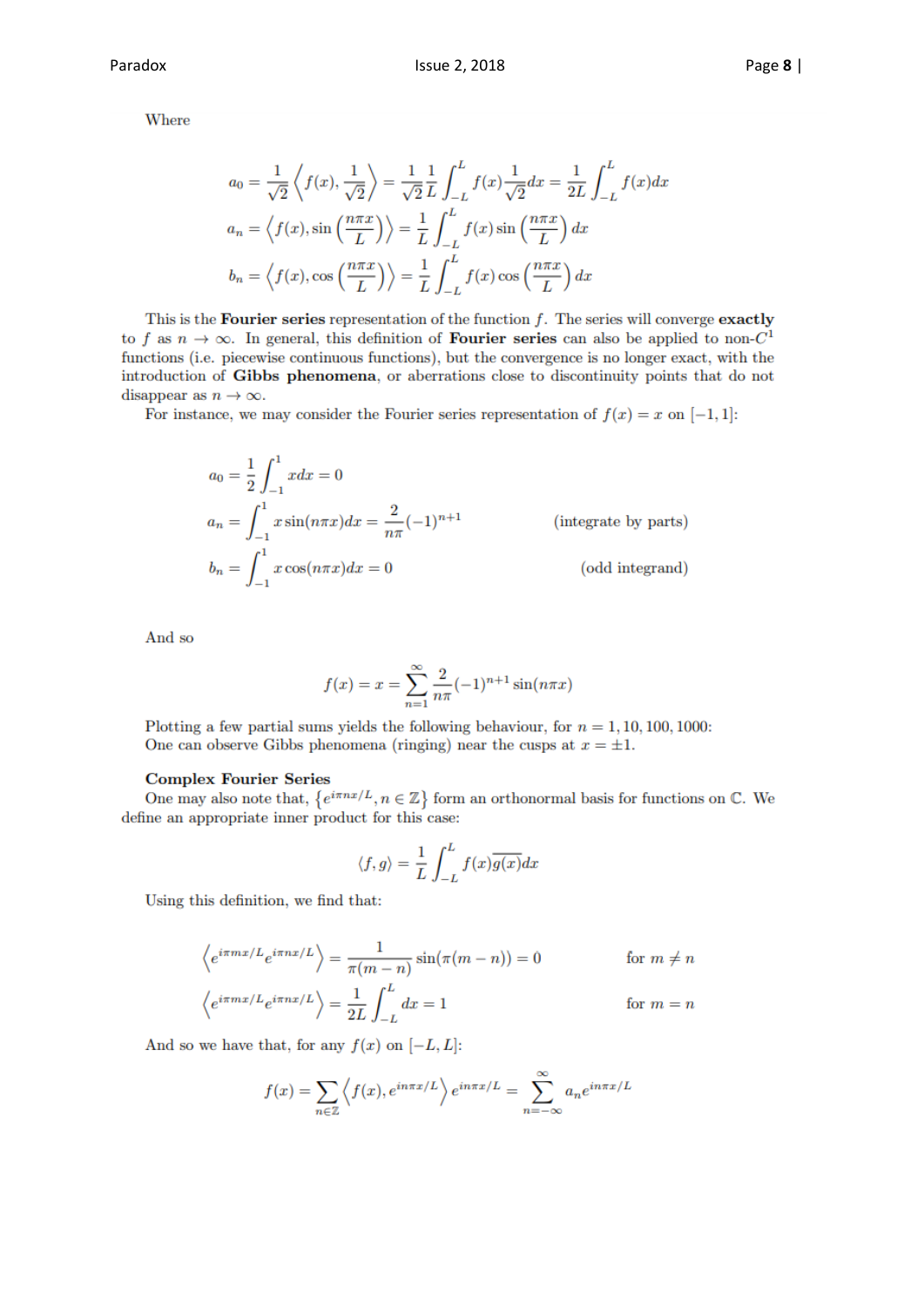

with

$$
a_n = \frac{1}{2L} \int_{-L}^{L} f(x)e^{in\pi x/L} dx
$$

This is exactly the same thing as the sine/cosine Fourier series (exercise: show that this is the case, using Euler's formula)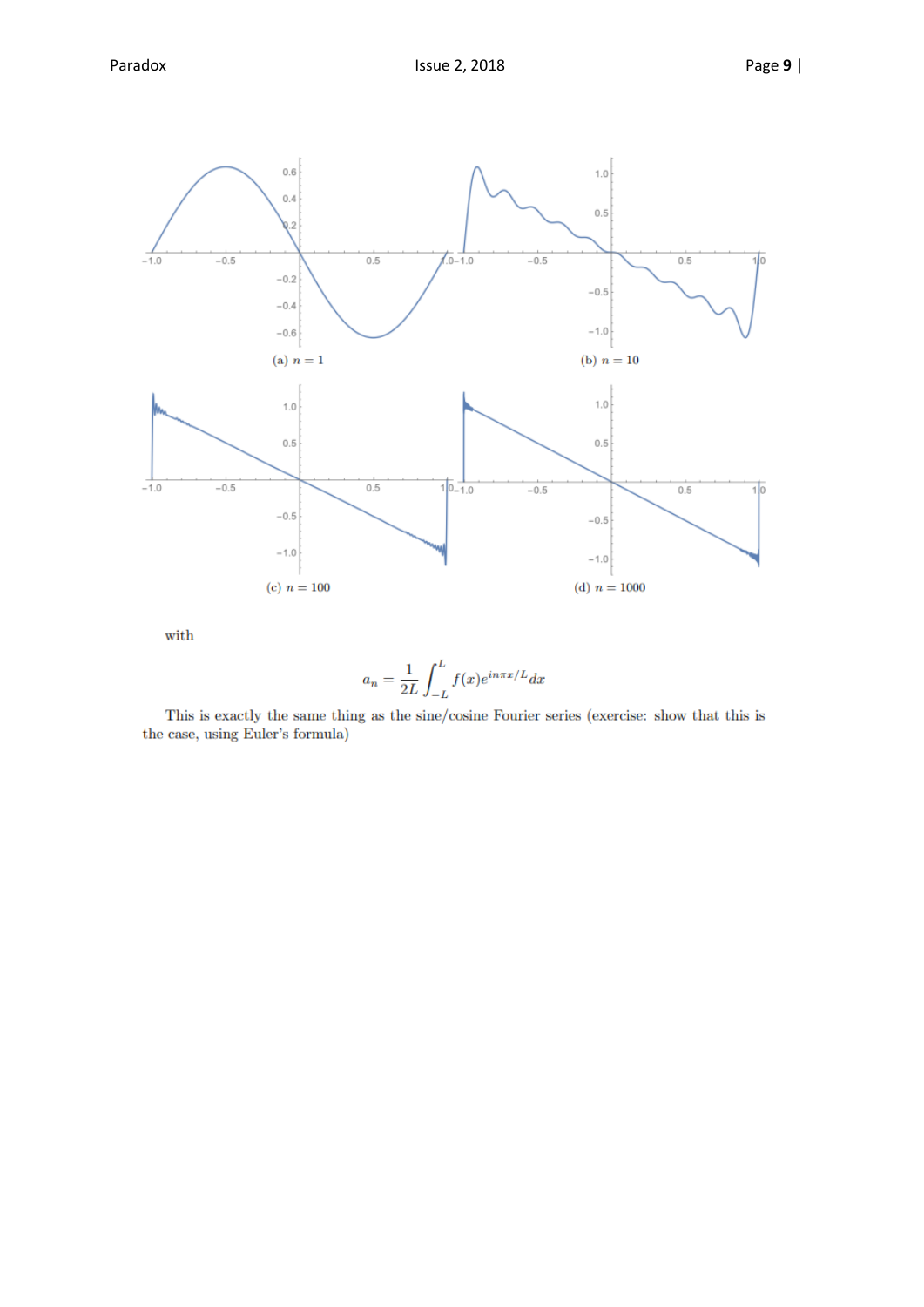# "The Universal Coverage" - News and Opinion!

### The Radical Ideal: Gender representation in Maths - *Madeleine Johnson*

Why do so few women study maths? In a time when feminism and gender representation are major talking points in the media and it appears that a real effort is being made across multiple arenas to address these sorts of issues, I was very surprised when I walked into a lecture theatre for the first class of my Masters of Science this semester to discover I was one of two women in the Pure Maths cohort. It seems to me that there's a big drop off in the percentage of women and non-binary people studying maths between undergrad and masters. Yet initiatives to address this are few and far between – as far as I'm aware, there are no scholarships (unlike in Engineering), mentoring programs or awareness raising campaigns run by the University, all courses of action that have produced increased percentage representation in other fields of study.

To explore this further, I interviewed four women and one non-binary person who are currently undergrad maths students here at the University of Melbourne. When I asked them about what they intended to do after completing their undergrad degree, only one of the five indicated explicitly that they were considering postgraduate studies in maths. Three indicated intention to study other related fields at a postgrad level, and one gave an "I'm not sure" response. Of the few women in my third-year maths classes last year, none have transitioned to the Masters of Science with me and all seem to have pursued either work or studies in other areas.

But why is this the case? I asked these students about whether they felt their gender had affected their studies of maths, and whether it was likely to affect their decision about studying maths in the future, and received the following responses:

*"I think my gender has definitely affected my studies. I'm often not comfortable being out as non-binary in class the way I could in my previous arts degree, because I'm less sure my tutors have had the training or experience to know how to handle any issues that arise and back me up if another student is being an asshole. It's also relatively obvious when I'm being perceived as a woman vs a man: men seem more inclined to talk over me and less inclined to consider my input, whether it's intentional or not. Unfortunately, my gender will absolutely play a role in what I do after my undergrad. It's somewhat bearable when tutors and lecturers and classmates you won't see after that semester misgender you (because it's often a matter of me not having the energy to strictly enforce pronouns or provide a gender 101 to people when I'm just trying to get through the class material), but I won't be able to do postgrad without finding a niche where my gender is respected. I think there are a lot of non-binary and trans students* 

*in maths, which is why I find this stuff depressing - I'm lucky in that I've been out forever and I'm articulate and confident enough to assert myself when I choose to, but I know plenty of trans students who don't have that confidence or that grasp of English to be able to advocate for themselves in the same way."*

*"I don't think being female has had a big impact on my studies, but I do believe the subconscious beliefs of what certain genders should study does affect what people believe they "should" pursue. I was lucky enough to have family that encouraged me to pursue maths which offset other people's expectations of me, but a lot of people don't have that."*

*"I don't find gender impacts my ability to do the work. However, I do find it limits the people*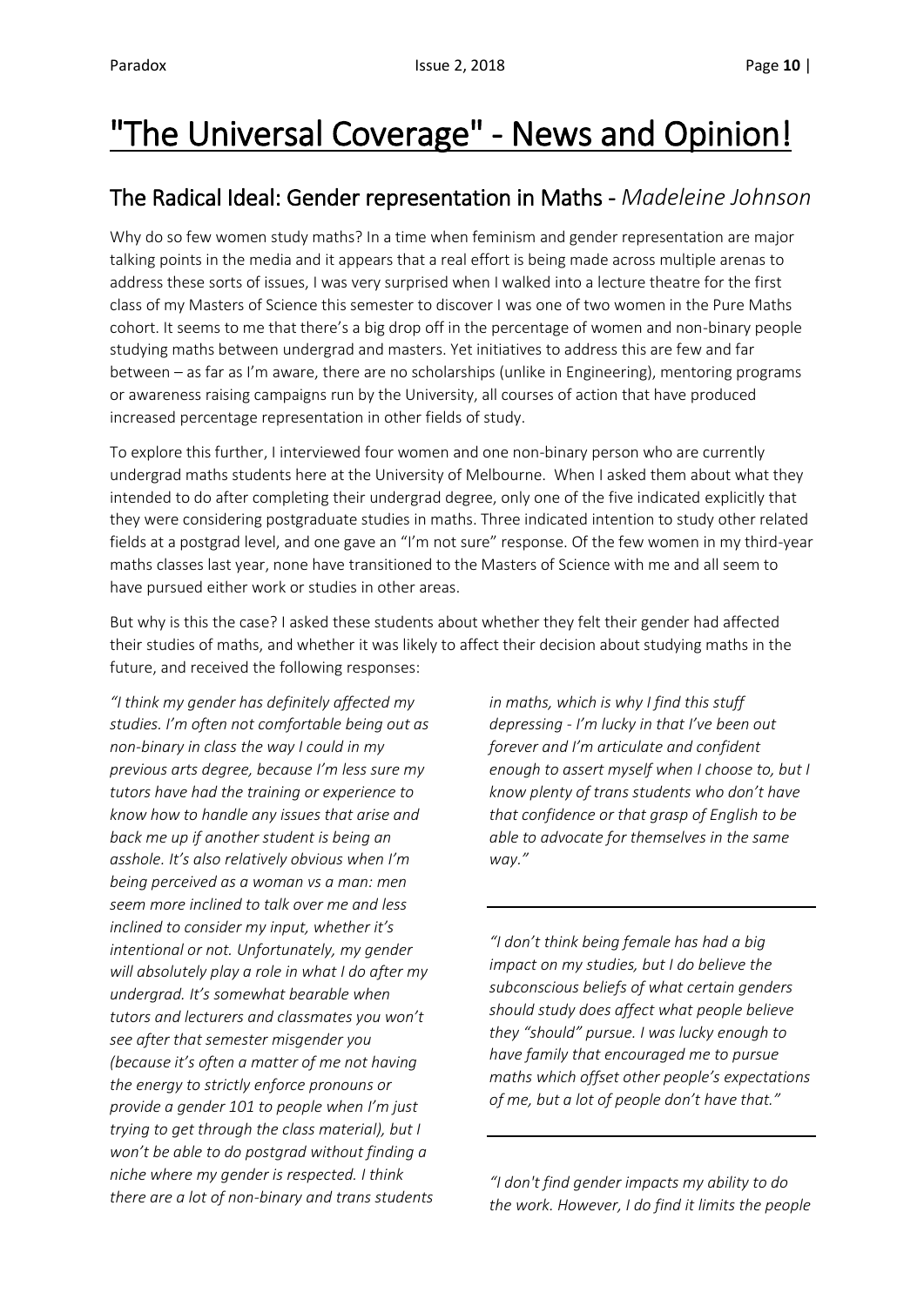*who want to work with me - I tend to see students band together in their gender groups which is very exclusionary as the gender balance is so skewed in the STEM fields I'm studying in. This considerably limits the choices of who I can build meaningful relationships with which provide crucial support during studies and which will last beyond university into the professional realm.*

*[Do you think your gender will play a role in making decisions about what to study in the future?] Most definitely. If the field I'm going into is hostile to someone if my gender so that I will never really belong nor be afforded the same opportunities, then I have to seriously question whether it's worthwhile pursuing it knowing I'll have to constantly put up with these attitudes."*

*"I think identifying as female has had a subtle effect on my experiences of studying maths throughout undergrad but some of the negative aspects have become increasingly more noticeable towards later undergrad years. During my first year I remember being aware that there were less girls majoring in maths (I think I heard it was about 30%?) but at the time I didn't see that as a big issue and it didn't stop me from choosing a lot of mathsheavy subjects. People were often surprised when I said I liked maths and was planning on majoring in maths/maths-related majors.* 

*While some of these reactions I can attribute to the general population's perception of maths, when it came from guys who were also studying STEM majors it seemed that they were surprised because I don't fit the "mathsgeek" stereotype which is typically thought of as male. I've noticed that the gender misbalance gets even more extreme in third year subjects and beyond. My gender, among other things, has contributed to feeling that I don't belong in some classes.*

*[Do you think your gender will play a role in making decisions about what to study in the future?] It wouldn't be the main issue stopping me but it still has some influence over my decisions. In some ways also being aware that there's underrepresentation makes me even more determined to study maths or other male-dominated subjects, and though this counterbalances some of the obstacles, I'm not always sure that stubbornness will get me through."*

*"I don't think I've experienced explicit discrimination. However, I feel that the lack of female role models has given me a distinct sense of not really belonging in maths. Out of 15 lecturers I've had for 13 maths subjects, two have been female. I think it's really hard to feel that you belong when you don't see many people who look like you."*

The main ways gender seems to have affected these students' studies, and decisions about future studies, are:

- not feeling like they belong to the maths community
- lack of representation of people at higher levels who look like them
- tutors having adequate training to ensure their classrooms are free from discrimination

Training programs are straightforward enough to implement, and, like scholarships, are a matter of funding, which is often outside the control of the School, Faculty of Science, or even the University. Yet if these responses are representative of how the majority of female and non-binary undergrad maths students feel, then it is clear that further action needs to be taken if representation is to improve. The people best equipped to identify what courses of action should be taken, or which of the existing actions being taken are the most effective, are, of course, the students affected by this: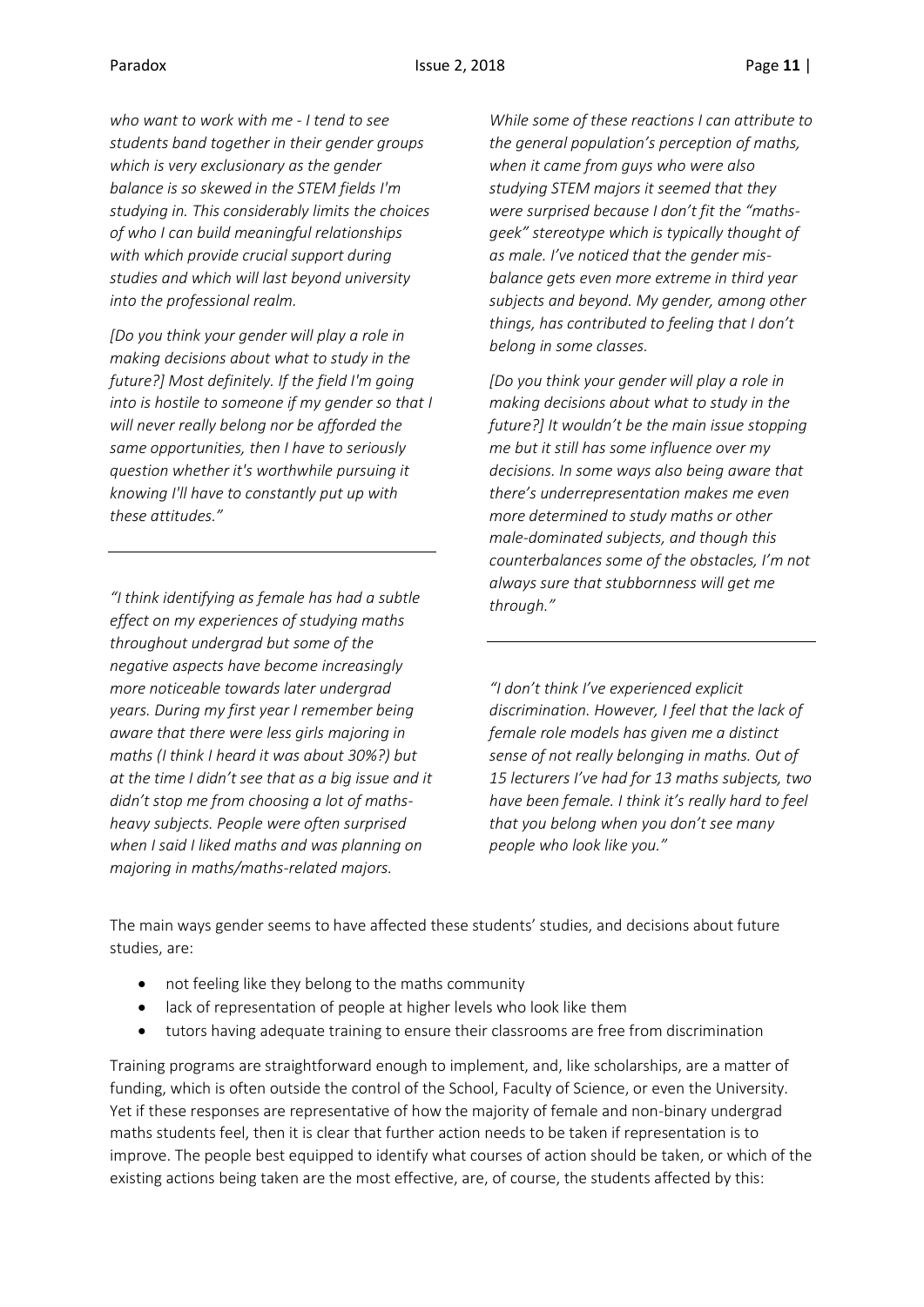*"I would like to see a comprehensive training program regarding respecting gender diversity, not assuming pronouns, and giving tutors the tools to back up trans students who experience pushback from fellow students. There are so many trans people in this field - I think tons of tutors, academics, etc would want to support us but simply don't have the training."*

*"I feel there are some great organisations (eg AMSI) trying to decrease or offset the difficulties women experience, but ultimately every institution needs to make sure that they aren't being biased or negatively influencing people, intentional or otherwise.*

*Different stakeholders could certainly do a better job of supporting women/ non-binary people studying maths, especially with encouragement to continue maths to a high level.*

*Although I feel there is little direct bias, there are often few female role models in areas such as maths (I've especially noticed a lack of female lecturers, for example). This, combined with a lack of encouragement and fewer females undertaking maths, results in a lower proportion of females undertaking these studies in both undergraduate and postgraduate study.*

*I'd like to see more examples and visibility of women that have been successful in these areas to view as role models."*

*"I haven't seen many active efforts to address [gender underrepresentation] at uni. [Actions stakeholders could take include] having more female role models and addressing any active hostility and discrimination against women."*

*"There are some organisations doing great work in addressing some of the issues leading to gender underrepresentation in maths. It* 

*makes me smile when I see one of AMSI's ChooseMaths adverts and I hope that kind of thing can continue to encourage more people (especially girls and non-binary) to pick maths subjects in high school and university. I also love seeing the work of the women/non-binary people who manage to make it in maths being celebrated.*

*I think the university and in particular the School of Maths and Stats could do a lot more to support a whole range of underrepresented students by making studying maths more inclusive and accessible.*

*…* 

*This maths department and maths community in general are very traditional in a lot of ways, and this tends to suit traditional students only and makes it difficult for students who don't fit the mould. And you can't really expect this cycle of underrepresentation and homogeneity to change without changes being made first from within."*

*"There seem to be more and more events and programs aimed at increasing representation in maths. I think this is great! [Some other actions that could be taken include] connecting young maths students with mentors who can guide them, and who can also make students feel less alone, would be helpful I think (to be honest I'm not sure if this is already happening at UniMelb). Also, the lack of scholarships for female / non-binary maths students seems like an obvious opportunity that is currently being missed at UniMelb."*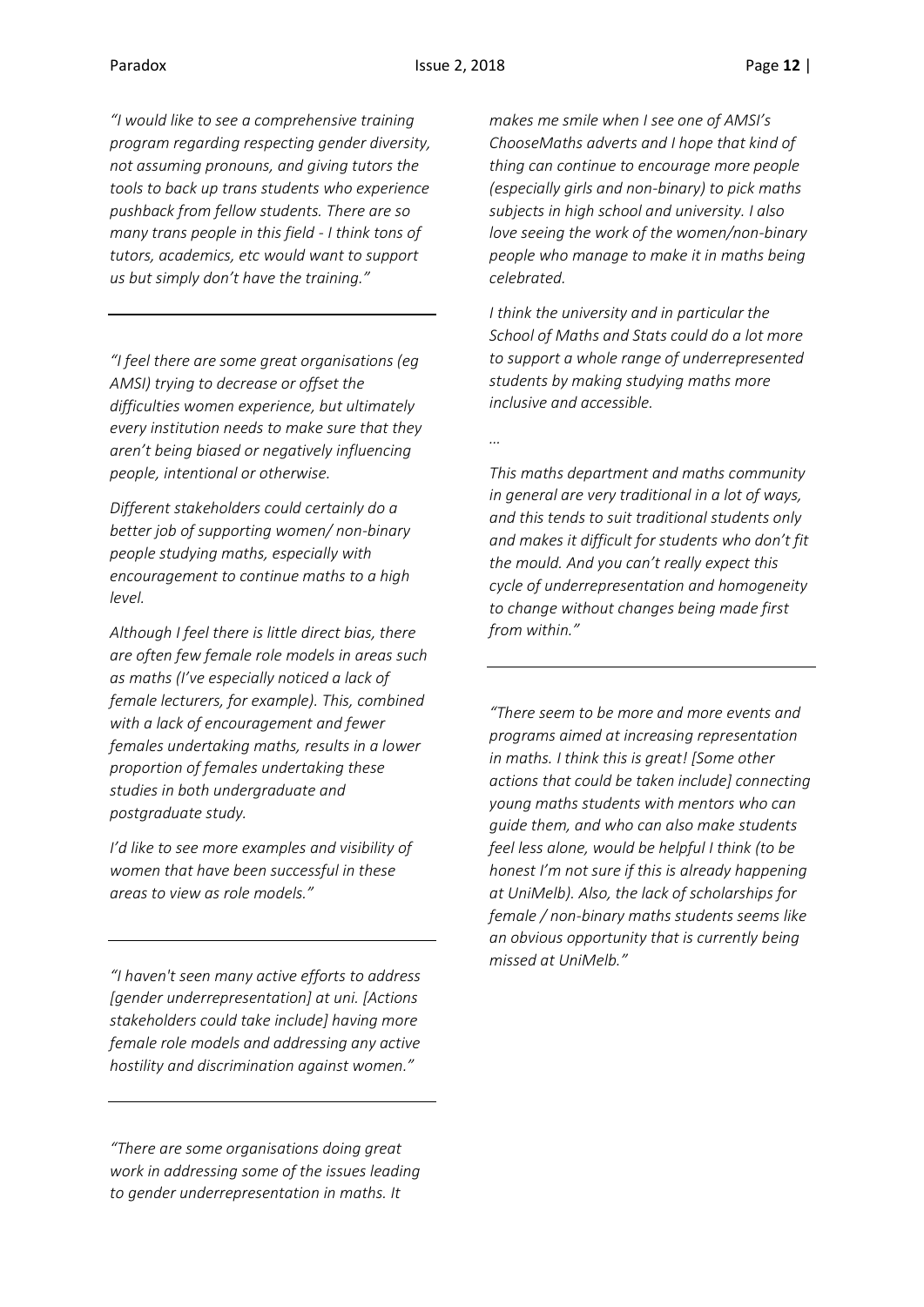There seems to be varying perceptions of the efforts currently being undertaken to address gender representation in maths, but all five of these students identified areas where more could be done to address gender representation. The main ones included:

- Better gender representation in teaching staff across mathematics subjects at all levels
- Mentoring programs for female and non-binary students
- Scholarships for female and non-binary students
- Training for teaching staff on supporting transgender and non-binary students in the classroom.

Whilst there does seem to be a concerted effort currently for having more equal gender representation across the first-year maths lecturers, other initiatives could include efforts to increase the number of female and non-binary tutors across all subjects, and teaching staff in the Accelerated Maths first year stream (where many students interested in continuing to postgraduate maths studies begin). Students who were aware of AMSI's Choose Maths program spoke favourably of it, indicating that awareness raising campaigns are effective and that other organisations should consider running them.

If you're reading this, as a female or non-binary undergrad student who likes maths but doesn't feel like they belong to this community or that there is a place for them in further studies in maths, know this: there is a place for you in the MUMS community, and people in the maths community who care about this issue and are trying to fix it. You can and should study postgrad maths if you want to, the community will be better for having you in it.

## The Hairy Ball

"A mathematician is a device for turning coffee into theorems" (P. Erdos) Addendum: American coffee is good for lemmas.

An engineer thinks that their equations are an approximation to reality. A physicist thinks reality is an approximation to his equations. A mathematician doesn't care.

Old mathematicians never die; they just lose some of their functions.

Mathematicians are like Frenchmen: whatever you say to them, they translate it into their own language, and forthwith it means something entirely different. -- Goethe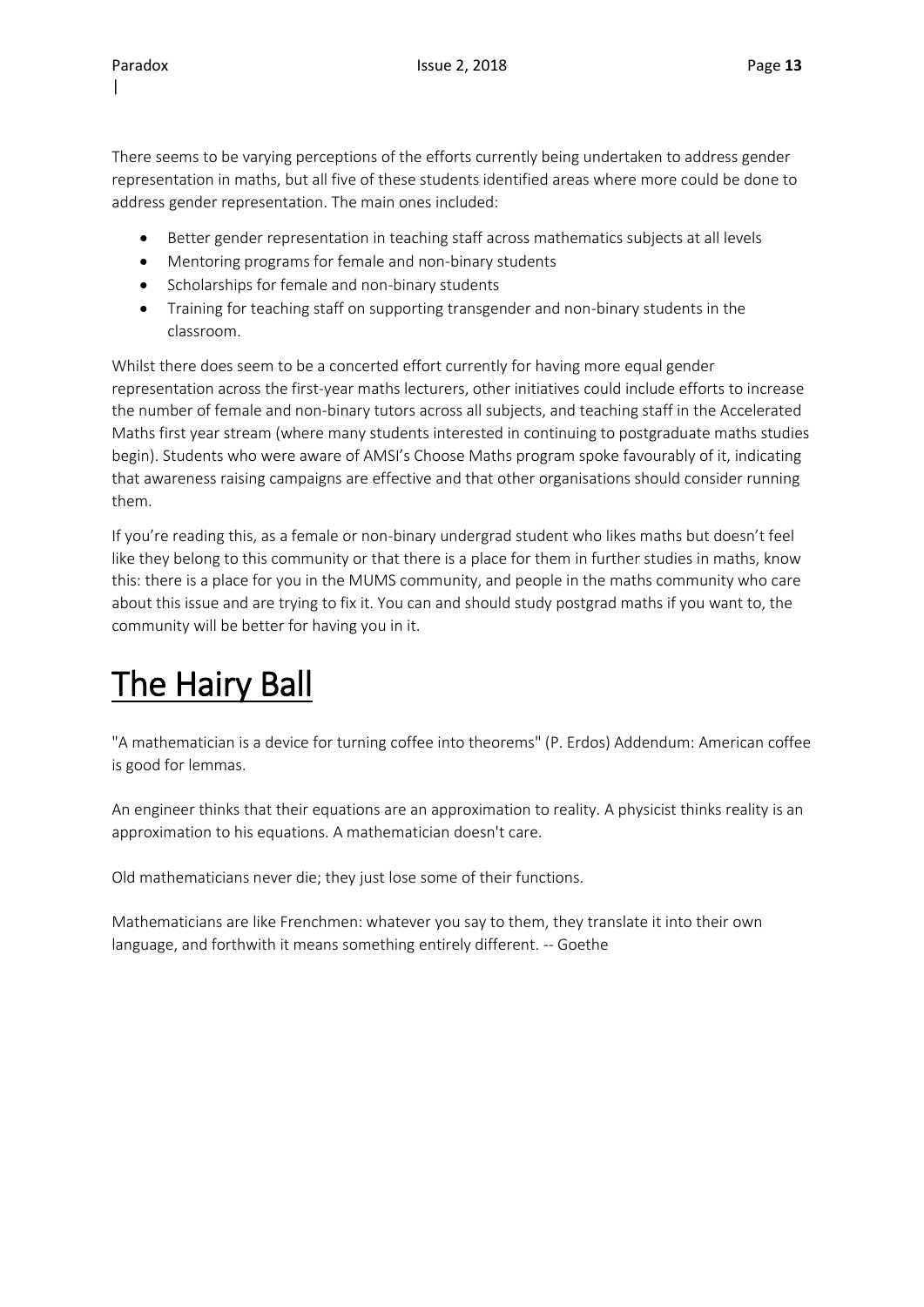### Write for the Paradox!

Paradox is a magazine that publishes articles written by University of Melbourne students! This is an opportunity for you to practise your communication skills, and get valuable feedback from your peers! Here are some topics you might want to write about – this is stimulus material only, please feel free to extend outside the topics on this list, or to mix and match keywords and ideas from different entries! All submissions go to [mums.paradox.editor@gmail.com](mailto:mums.paradox.editor@gmail.com)

### "The Narrow Margin" - Mathematical Facts!

MATHEMATICAL TIDIBITS (interesting and fun mathematical facts and theorems)

- Pick's Theorem: A curious result! How do you prove it?

- The Secretary Problem: How do you find the best secretary, if you can't go back to the ones you've already rejected? What relevance does the number, 37%, have?

- The Prisoner's Dilemma: A fantastically interesting scenario for the uninitiated! Now, what does this classic scenario in game theory teach us about taxation and shared resources? What did Nash prove about game theory?

- Bell Polynomials, Stirling Numbers: How many distinct rhyming schemes exist for a poem stanza with 5 lines? What are Bell polynomials, Bell numbers and Stirling numbers? Can we find them recursively? What are their generating functions?

- Bernoulli Polynomials: Tell the apocryphal story attributed to baby Gauss. What's the trick to sum the first n k-th powers? Present the modern (and archaic) Bernoulli polynomials, and their generating function!

EXPLAIN IT BETTER (tricky concepts in class that were taught/explained badly. Show us you can do better)

- Tips and tricks to do partial fractions quickly and accurately!

- Tips and tricks to efficiently find the right contour for complex integration!

- How do we prove Kepler's three laws of planetary motion? (Sadly, an omission from the Orbital Mechanics segment of Physics 1)

- What, exactly, is a vector? What is a tensor? Why must contravariant and covariant indices be distinguished?! Physics professors (worldwide) are notoriously bad at explaining this!!

- Discuss the three cases that arise in the Froebenius method (time constraints preclude a full discussion in the current Differential Equations subject)

### "The Universal Coverage" - News and Opinion!

NEWS (recent events in math, physics, academia)

- Discuss recent developments about Mochizuki's purported proof of ABC conjecture

THE RADICAL IDEAL (opinions about matters relevant to academia, student life)

### "The Connection Form" - Study and Career advice!

STUDY CORNER (tips for classes)

- What's your study routine? Do you have any tips and tricks you want to share with Paradox readers?